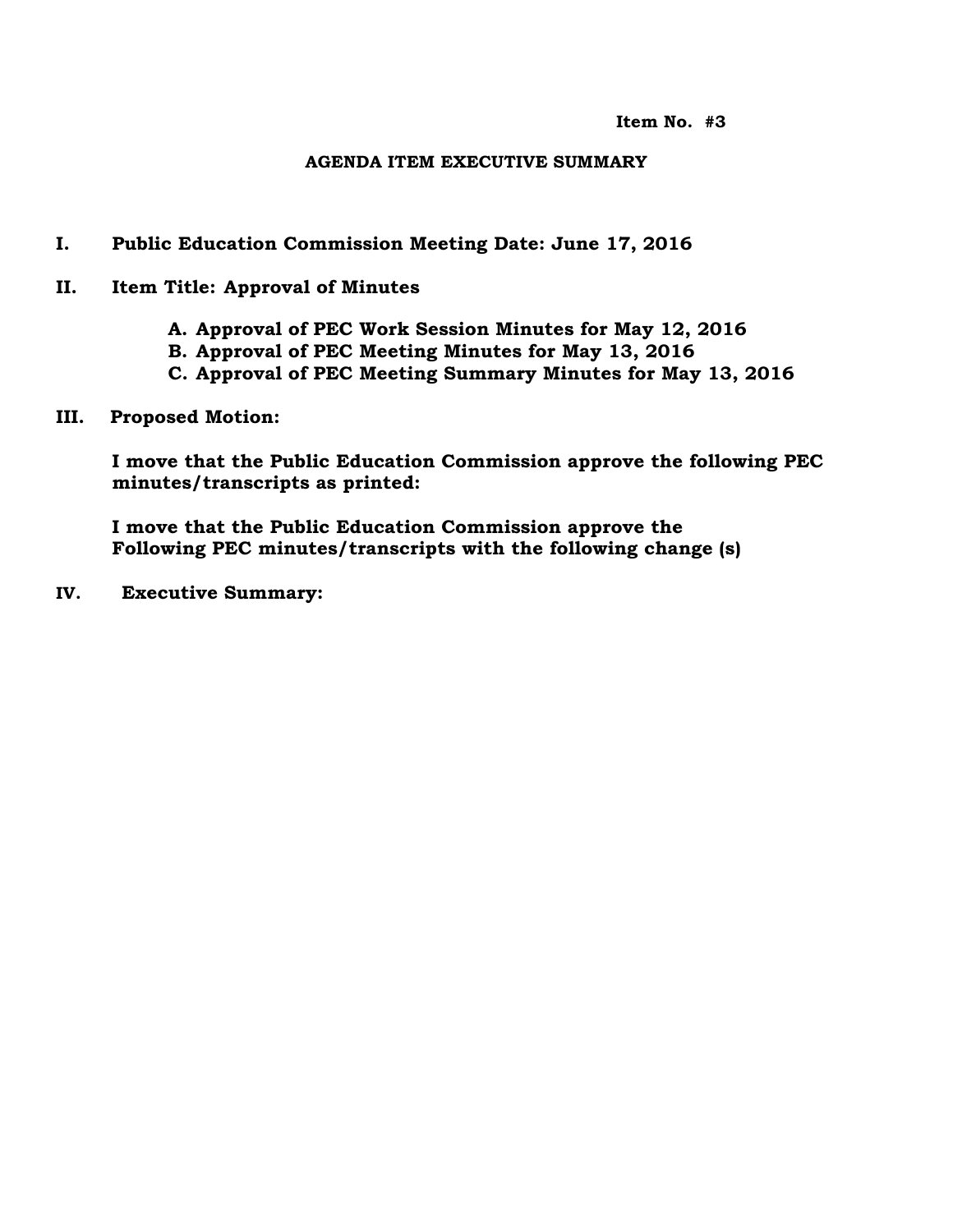# **NEW MEXICO PUBLIC EDUCATION COMMISSION Minutes for Work Session Thursday, May 12, 2016**

(Agenda attached)

## **CALL TO ORDER**

Chairman Vince Bergman called the PEC Work Session to order at **9:04** a.m. in Mabry Hall of the Jerry Apodaca Education Building, 300 Don Gaspar, Santa Fe, New Mexico 87501

#### **ROLL CALL**

PEC Vice Chair Patricia Gipson called role:

Present:

 Commissioner Carolyn Shearman, Chair, District 9, Artesia Commissioner Vince Bergman, Vice Chair, District 8, Roswell Commissioner Carmie Toulouse, District 3, Albuquerque Commissioner Patricia Gipson, District 7, Las Cruces Commissioner Karyl Ann Armbruster, District 4, Albuquerque Commissioner James Conyers, District 5, Bloomfield

Absent:

 Commissioner Gilbert Peralta, PEC Secretary, District 6, Socorro Commissioner Millie Pogna, Member, District 2, Albuquerque Commissioner Jeff Carr, District 10, Eagle Nest Commissioner Eleanor Chavez, District 1, Albuquerque

 Also Present: Katie Poulos, PED Director of Charter Schools Christopher Ruszowski, PED Deputy Secretary for Policy and Program Sam Shumway, PED Chief of Staff Patricia Matthews, Attorney Kelly Callahan & Greta Roskum, Co-Directors of Charter School Coalition Scott Hindman, Excellent Schools New Mexico

Sign In Sheet is attached

#### **WORK SESSION**

Chair Vince Bergman led the PEC in the Pledge to the Flag and Commissioner Gipson led the PEC in the Salute to the New Mexico flag.

Chair Bergman asked the PEC to change the order of topics on the agenda.

Chair Bergman suggested postponing the discussion of Item #1 to another work session since the Commissioners have not had time to read all the data provided by Director Katie Poulos. Commissioners agreed to this suggestion.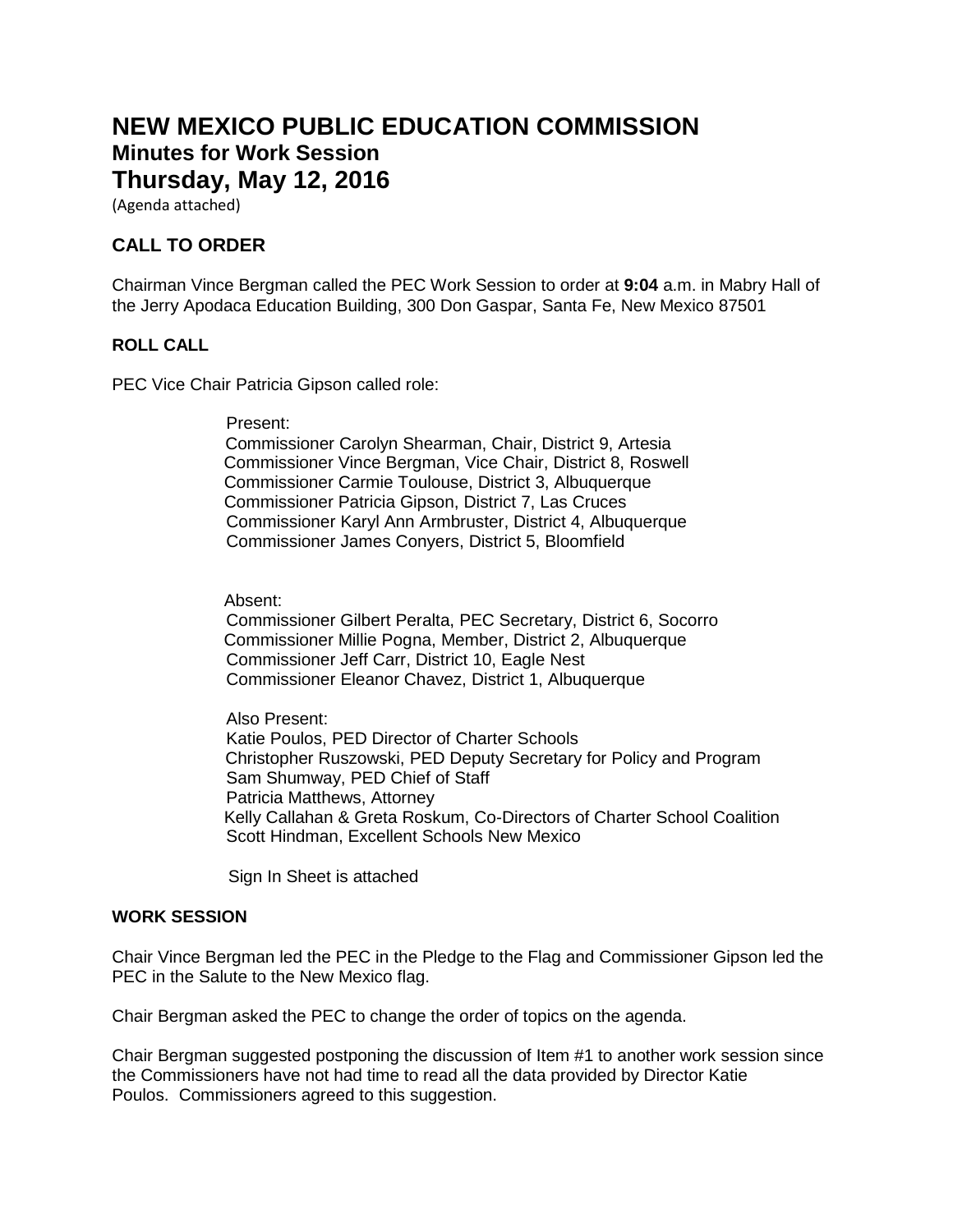Chair Bergman suggested the following order for the remaining items:

- 1. Definition of High Performing Charter Schools
- 2. Improvement Plans for Charter Schools
- 3. PEC-CSD Communication
- 4. Template for Corrective Action Plans for Charter Schools

Commissioners agreed to this suggestion.

Commissioners discussed the following topics:

#### **1. Definition of High Performing Schools**

Commissioner Shearman presented a paper "Definition of/Criteria for High Performing Schools." A copy of the paper is attached. Commissioners also discussed the definition of SAMS schools, graduating requirements, and other issues regarding this item. This topic will be discussed further. The Commissioners recommend this discussion continue with the entire PEC meeting tomorrow, May 13, and recommend a possible vote at the June 17, 2016 PEC meeting.

#### **2. Improvement Plans**

Vice Chair Gipson presented a proposed PEC Charter School Improvement Plan to the Commissioners. Documents are attached. Commissioners will present this item to the PEC tomorrow, May 13, and recommend for a possible vote.

#### **3. PEC-CSD Communication**

Chair Bergman asked for comments from the Commissioners. Commissioners discussed issues.

Chair Bergman recessed the Work Session at 11:50 a.m. for lunch. He announced he would not be back in the afternoon.

Vice Chair Gipson re-convened the Work Session at 1:10 p.m.

Discussion continued on PEC-CSD Communication.

#### **4. Template for Corrective Action Plans**

This item was not discussed. It will be discussed at a later work session.

No votes were taken by the PEC during this work session.

#### **ADJOURNMENT**

The meeting was adjourned at **2:47** p.m.

Submitted by Beverly Friedman, PED Liaison to the PEC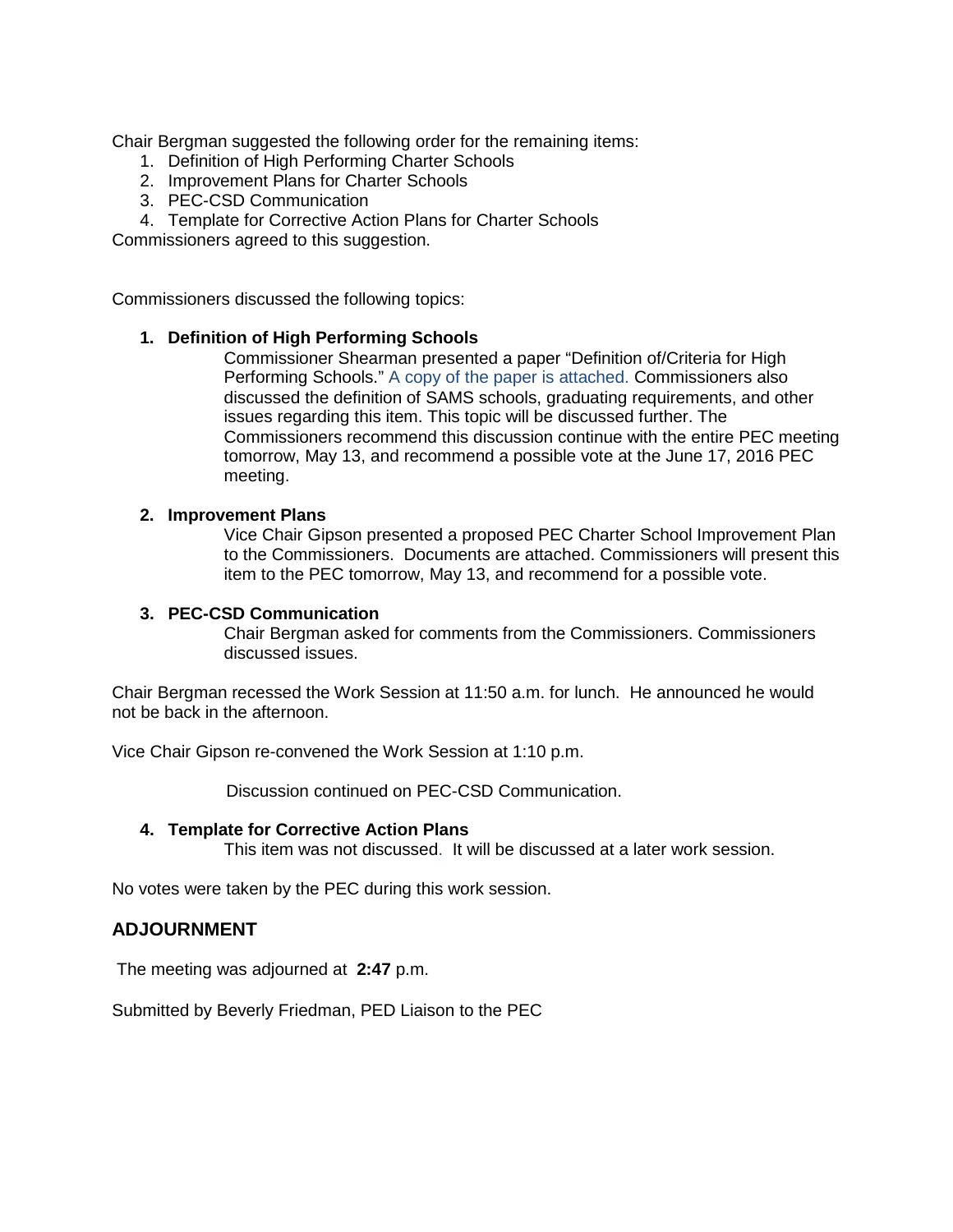# **Public Education Commission Meeting**

May 13, 2016

Mabry Hall, Jerry Apodaca Education Building 300 Don Gaspar, Santa Fe, NM 87501

### **Summary Minutes**

| <b>Members Present-</b>                       | <b>Members Absent-</b>                                          |
|-----------------------------------------------|-----------------------------------------------------------------|
| Vince Bergman, Chair                          |                                                                 |
| Patricia Gipson, Vice-Chair                   |                                                                 |
| Gilbert Peralta, Secretary                    |                                                                 |
| Millie Pogna                                  |                                                                 |
| Jeff Carr                                     |                                                                 |
| Carolyn Shearman                              |                                                                 |
| James Conyers                                 |                                                                 |
| Carmie Toulouse                               |                                                                 |
| Karyl Ann Armbruster                          |                                                                 |
| Eleanor Chavez (arrived during Agenda Item 4) |                                                                 |
|                                               |                                                                 |
| Meeting began at 9:00 a.m.                    |                                                                 |
| Agenda Item 1. CALLTO ORDER, ROLL CALL,       | Gilbert Peralta, Secretary, called the roll and confirmed a     |
| PLEDGE OF ALLEGIANCE & SALUTE TO NEW          | quorum.                                                         |
| MEXICO FLAG                                   |                                                                 |
| Agenda Item 2. APPROVAL OF AGENDA             | <b>MOTION</b>                                                   |
|                                               | Carolyn Shearman made the following motion:                     |
|                                               | I move for approval of the agenda, as presented.                |
|                                               | Millie Pogna seconded the motion.                               |
|                                               | <b>Motion passed unanimously</b>                                |
|                                               |                                                                 |
| Agenda Item 3. APPROVAL OF PEC MINUTES        |                                                                 |
| <b>AND TRANSCRIPT</b>                         |                                                                 |
|                                               |                                                                 |
|                                               | <b>MOTION</b>                                                   |
| a. Approval of PEC Work Session Minutes       | Jeff Carr made a motion to approve the April 7th, 2016 minutes. |
| For April 7, 2016                             | Carmie Toulouse seconded the motion.                            |
|                                               | <b>Motion passed unanimously</b>                                |
|                                               |                                                                 |
|                                               | <b>MOTION</b>                                                   |
|                                               | Patricia Gipson made a motion to approve the April 8th, 2016    |
| b. Approval of PEC Meeting Minutes            | minutes.                                                        |
| for April 8, 2016                             | Carolyn Shearman seconded the motion.                           |
|                                               | <b>Motion passed unanimously</b>                                |
|                                               |                                                                 |
|                                               | <b>MOTION</b>                                                   |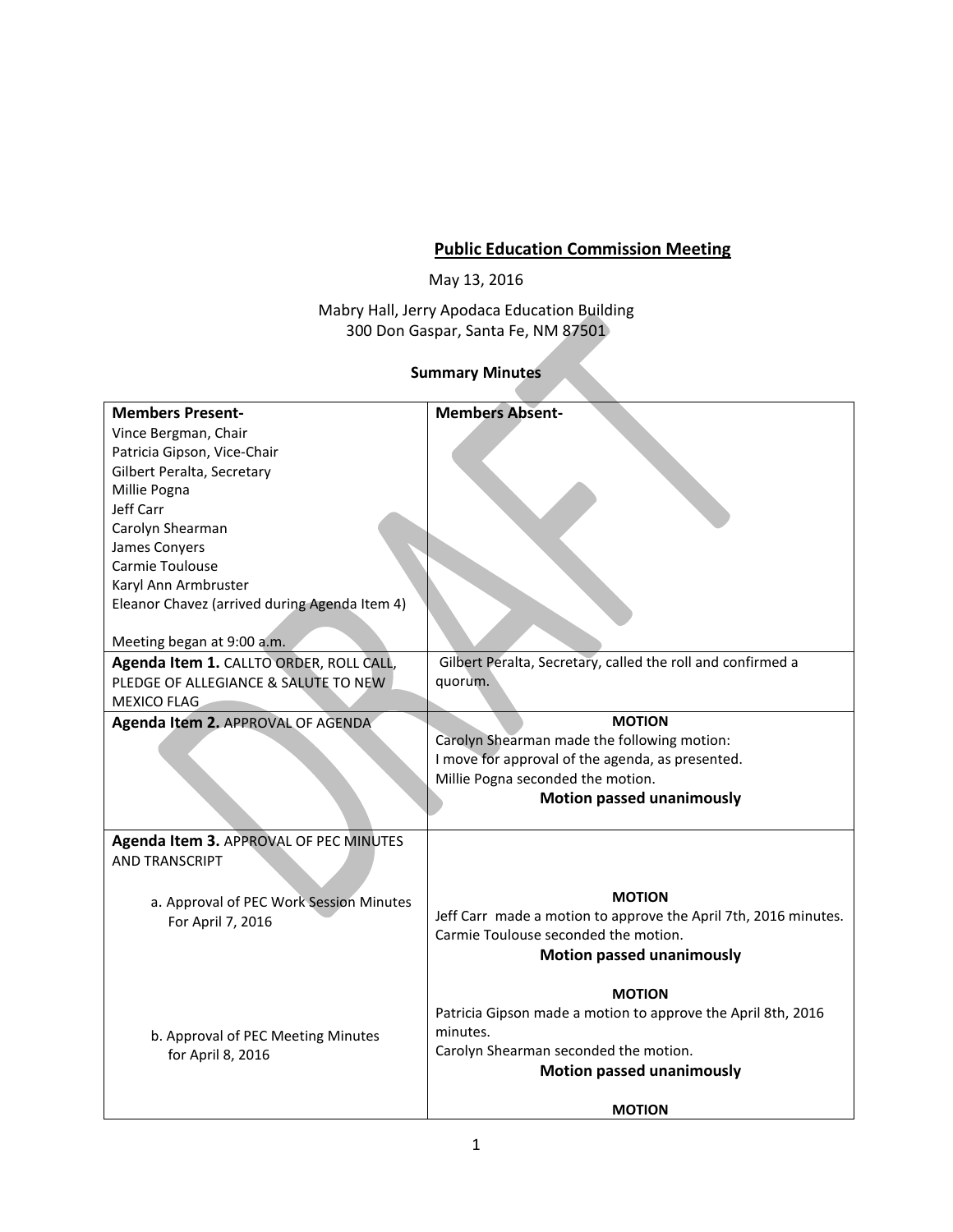|                                                             | Carmie Toulouse made a motion to approve the April 8th, 2016              |
|-------------------------------------------------------------|---------------------------------------------------------------------------|
|                                                             | PEC meeting summary minutes.                                              |
|                                                             | Karyl Ann Armbruster seconded the motion.                                 |
| c. Approval of PEC Meeting Summary                          | <b>Motion passed unanimously</b>                                          |
| Minutes for April 8, 2016                                   |                                                                           |
|                                                             |                                                                           |
|                                                             | <b>MOTION</b>                                                             |
| d. Approval of Special Meeting Minutes                      | Patricia Gipson made a motion to approve the April 12th, 2016<br>minutes. |
| for McCurdy Charter School on April                         | James Conyers seconded the motion.                                        |
| 12, 2016                                                    | <b>Motion passed unanimously</b>                                          |
|                                                             |                                                                           |
|                                                             |                                                                           |
|                                                             | <b>MOTION</b>                                                             |
|                                                             | James Conyers made a motion to approve the April 12th, 2016               |
| e. Approval of Summary Minutes for the                      | PEC meeting summary minutes.                                              |
| McCurdy Charter School Special<br>Meeting on April 12, 2016 | Millie Pogna seconded the motion.                                         |
|                                                             | <b>Motion passed unanimously</b>                                          |
|                                                             |                                                                           |
| Agenda Item 4. RECOGNITION OF THE 2015                      |                                                                           |
| NEW MEXICO MILKEN EDUCATOR OF THE YEAR                      | Recorded comments are available in full transcript.                       |
|                                                             |                                                                           |
| Eleanor Chavez arrived.                                     |                                                                           |
| Agenda Item 5. DISCUSSION AND POSSIBLE                      | Motion                                                                    |
| ACTION ON APPROVAL OF THE SY2016-17                         | Carolyn Sherman made the following motion:                                |
| STATE CARL D. PERKINS PLAN REVISION                         | I will move the approval of the 2016-2017 State Plan Revision.            |
|                                                             | Jeff Carr seconded the motion.                                            |
|                                                             | <b>Motion passed unanimously</b>                                          |
|                                                             |                                                                           |
| Agenda Item 6. DISCUSSION AND POSSIBLE                      |                                                                           |
| <b>ACTION ON CHARTER SCHOOL</b>                             |                                                                           |
| <b>AMENDMENTS</b>                                           | <b>Motion</b>                                                             |
|                                                             | Carolyn Sherman made the following motion:                                |
| A. School of Dreams Academy                                 | I move that the Public Education Commission approve the                   |
| <b>Enrollment Cap</b><br>a.                                 | amendment request of School of Dreams Academy to increase                 |
| Increase                                                    | their enrollment cap by 100, still keeping the condition that their       |
|                                                             | governing council provide official, signed minutes that the pre-K         |
|                                                             | part of this amendment request has been deleted and is                    |
|                                                             | agreeable to them.                                                        |
|                                                             | James Conyers seconded the motion.                                        |
|                                                             | Motion passed through majority vote (7-3)                                 |
|                                                             | (No: Carr, Chavez, Armbruster)                                            |
|                                                             | <b>Motion</b>                                                             |
|                                                             | Carolyn Sherman made the following motion:                                |
| Grade Level Increase<br>b.                                  | I am prepared to make the motion that this Commission                     |
|                                                             | approve the amendment request put forward by School of                    |
|                                                             | Dreams to include in their grade levels kindergarten through              |
|                                                             | second grade, and that is contingent upon receiving official              |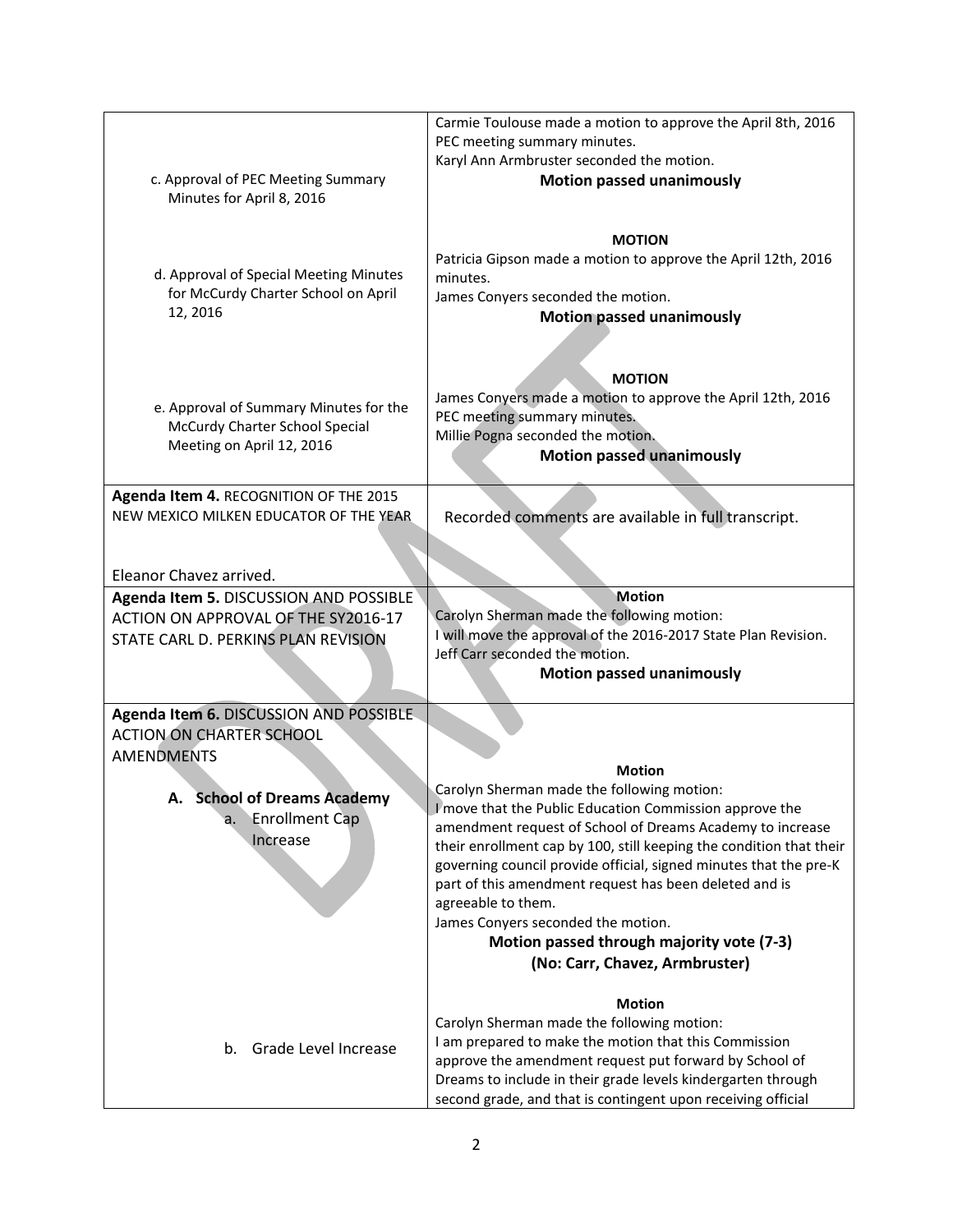|                                         | minutes from their governing council that approves<br>kindergarten through second grade.                                            |
|-----------------------------------------|-------------------------------------------------------------------------------------------------------------------------------------|
|                                         | Gilbert Peralta seconded the motion.                                                                                                |
|                                         | Motion passed through majority vote (7-3)                                                                                           |
|                                         | (No: Carr, Chavez, Armbruster)                                                                                                      |
|                                         |                                                                                                                                     |
|                                         |                                                                                                                                     |
|                                         | <b>Motion</b>                                                                                                                       |
| Night School<br>c.                      | Patricia Gipson made the following motion:<br>I propose that we accept the amendment request by School of                           |
| Amendment                               | Dreams Academy for a night school -- a credit recovery program                                                                      |
|                                         | -- should we refer to it as a credit recovery program? -- allowing                                                                  |
|                                         | non-traditional students the opportunity to re-engage in a                                                                          |
|                                         | learning continuum of high school subject matter with the                                                                           |
|                                         | objective to earn a high school diploma. In addition to adding                                                                      |
|                                         | language that will allow these students opportunities to<br>participate in workforce-related training activities, courses           |
|                                         | designed to teach job readiness skills and prepare them for the                                                                     |
|                                         | workforce. The program will now be called "Graduate SODA,"                                                                          |
|                                         | and will be available Monday through Friday from 9:00 a.m. till                                                                     |
|                                         | 7:00 p.m.                                                                                                                           |
|                                         | Carmie Toulouse seconded the motion.                                                                                                |
|                                         | <b>Motion passed unanimously</b>                                                                                                    |
|                                         |                                                                                                                                     |
|                                         |                                                                                                                                     |
|                                         |                                                                                                                                     |
| <b>B.</b> Walatowa Charter School       |                                                                                                                                     |
| <b>New School Site</b><br>a.            | Recorded comments are available in full transcript; the school<br>withdrew all requests.                                            |
| Grade Level Increase<br>b.              |                                                                                                                                     |
| <b>Enrollment Cap</b><br>c.<br>Increase |                                                                                                                                     |
| <b>Amend Charter Goals</b><br>d.        |                                                                                                                                     |
|                                         |                                                                                                                                     |
|                                         | <b>Motion</b><br>Jeff Carr made the following motion:                                                                               |
| C. Taos Integrated School for the       | I move to approve the amendment presented by Taos                                                                                   |
| <b>Arts</b>                             | Integrated School for the Arts to move from its current facilities                                                                  |
| <b>New School Site</b><br>a.            | at 212 Bendix Drive, Taos, New Mexico 87571, to house grades                                                                        |
| Length of School Day<br>b.              | four through eight; and 119 Manzanares Street, Taos, New                                                                            |
| and Year                                | Mexico 87571, to house grades K through 3, with the conditions<br>that the school must meet all facility requirements and provide a |
|                                         | land use permit from Taos Planning and Zoning.                                                                                      |
|                                         | Carolyn Sherman seconded the motion.                                                                                                |
|                                         | <b>Motion passed unanimously</b>                                                                                                    |
|                                         | <b>Motion</b>                                                                                                                       |
|                                         | Carmie Toulouse made the following motion:                                                                                          |
|                                         | I move that the PEC approve the amendment request presented                                                                         |
| D. North Valley Academy Charter         | by the North Valley Academy requesting to expand its                                                                                |
| <b>School</b>                           | enrollment cap from 510 to 534 to provide stability for their                                                                       |
| <b>Enrollment Cap</b><br>а.             | elementary school enrollment process, and with the condition                                                                        |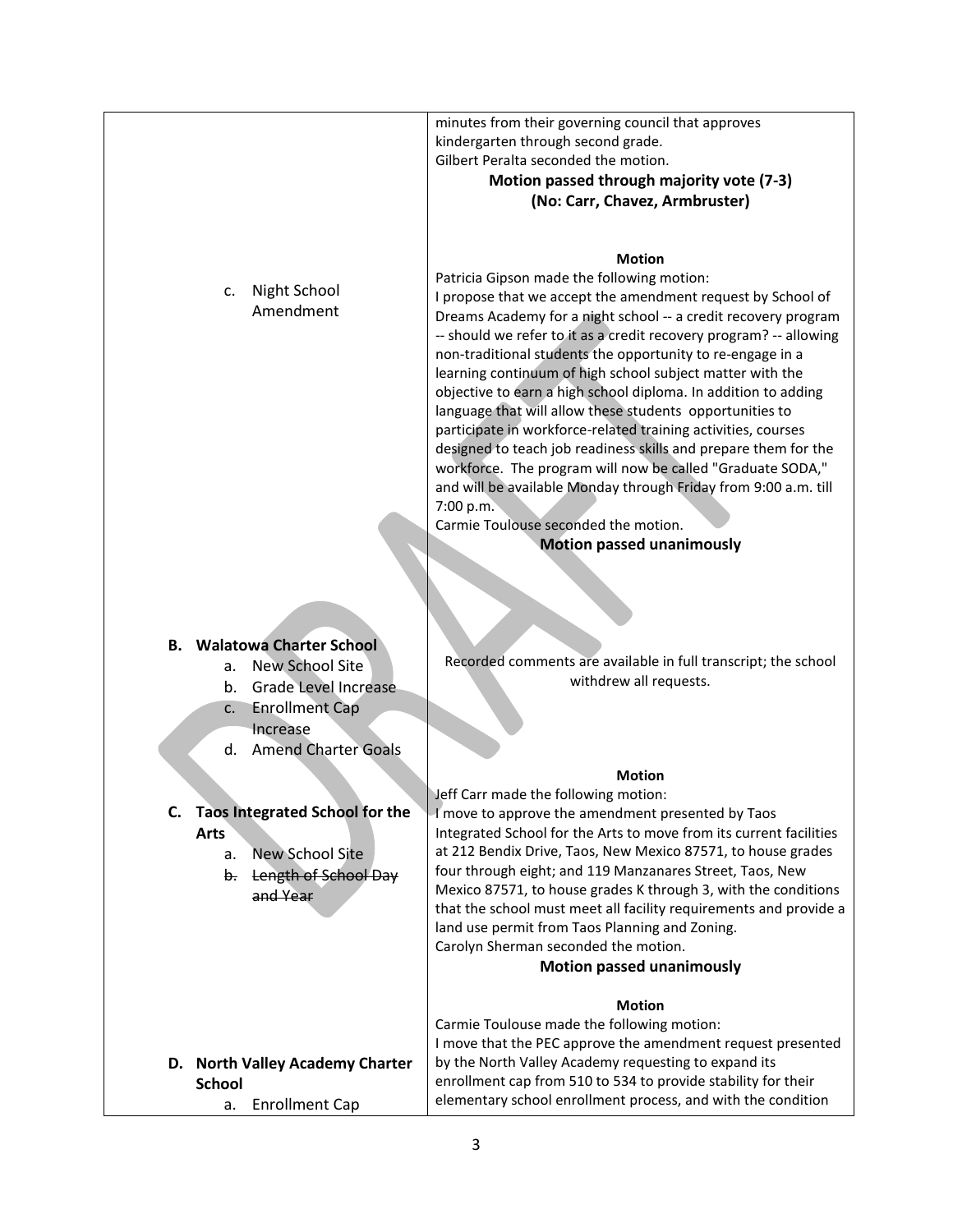| Increase                               | that we receive signed, approved copies of the governing board    |
|----------------------------------------|-------------------------------------------------------------------|
|                                        | minutes.                                                          |
|                                        | Carolyn Sherman seconded the motion.                              |
|                                        | Motion passed through majority vote (9-1)                         |
|                                        | (No: Chavez)                                                      |
| Agenda Item 7. DISCUSSION AND          |                                                                   |
| POSSIBLE ACTION ON NEWLY NEGOTIATED    |                                                                   |
| PERFORMANCE CONTRACTS AND              | <b>Motion</b>                                                     |
| PERFORMANCE FRAMEWORKS                 | Jeff Carr made the following motion:                              |
| A. Carinos de Los Ninos Charter        | I move that we accept the negotiated performance contracts        |
| School                                 | and performance frameworks for Cariños de los Niños Charter       |
| B. The Great Academy                   | School, The GREAT Academy, Red River Valley Charter, J. Paul      |
| C. Red River Valley Charter            | Taylor Academy, Roots and Wings Community School, Media           |
| D. J. Paul Taylor Academy              | Arts Collaborative Charter School, and North Valley Academy       |
| E. Roots & Wings Community             | Charter School.                                                   |
| School                                 | Gilbert Peralta seconded the motion.                              |
| F. Media Arts Collaborative            | <b>Motion passed unanimously</b>                                  |
| <b>Charter School</b>                  |                                                                   |
| G. North Valley Academy Charter        |                                                                   |
| School                                 |                                                                   |
|                                        |                                                                   |
| Agenda Item 8. DISCUSSION AND POSSIBLE |                                                                   |
| <b>ACTION ON PERFORMANCE CONTRACT</b>  | Recorded comments are available in full transcript.               |
| <b>PROTOCOL</b>                        |                                                                   |
|                                        |                                                                   |
| Agenda Item 9. DISCUSSION AND POSSIBLE | <b>Motion</b>                                                     |
| <b>ACTION ON A DEFINITION OF HIGH</b>  | Carolyn Shearman made the following motion:                       |
| PERFORMING SCHOOLS                     | I'm going to make the motion that PEC adopt this definition of    |
|                                        | criteria for "high performing schools," as presented May of       |
|                                        | 2016, with the change that I just talked about in graduation rate |
|                                        | on Page 1 and with the deletion of all information regarding      |
|                                        | SAM schools that will be researched, and more valid information   |
|                                        | brought back to this Commission for inclusion at a later date.    |
|                                        | Jeff Carr seconded the motion.                                    |
|                                        | <b>Motion passed unanimously</b>                                  |
|                                        |                                                                   |
| Agenda Item 10. REPORT FROM OPTIONS    |                                                                   |
| FOR PARENTS & THE CHARTER SCHOOL       |                                                                   |
| DIVISION--DISCUSSION AND POSSIBLE      |                                                                   |
| <b>ACTIONS</b>                         |                                                                   |
| A. Schools of Concern (Actions may     |                                                                   |
| include requiring a corrective         |                                                                   |
| action plan and the potential of a     | Recorded comments are available in full transcript.               |
| suspension or revocation of            |                                                                   |
| the school's charter)                  |                                                                   |
| <b>School Governance Changes</b><br>В. |                                                                   |
| a. Creative Education                  |                                                                   |
|                                        |                                                                   |
| Preparatory Institute (CEPi)           |                                                                   |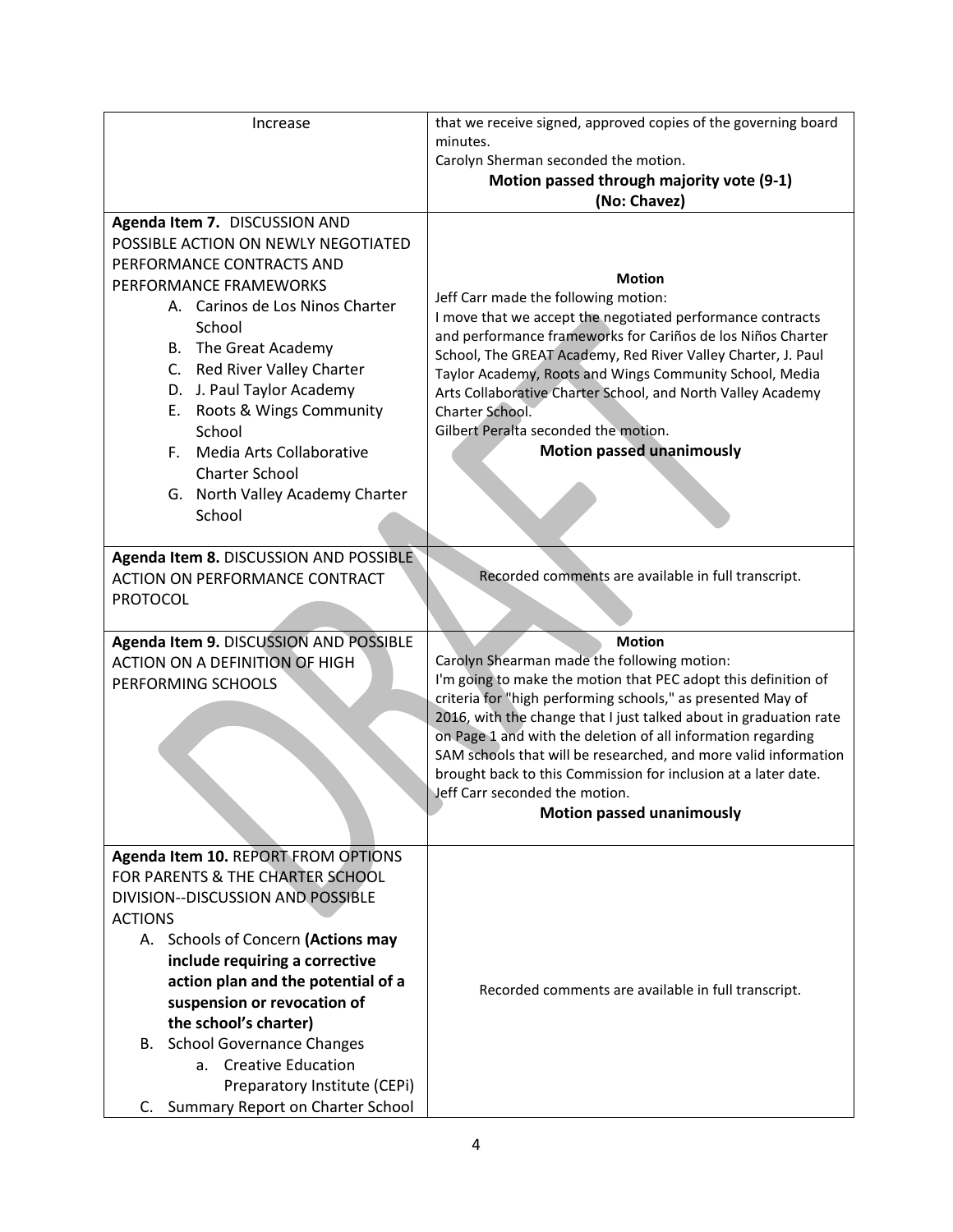| Audits for FY-2014 and FY-2015 |  |
|--------------------------------|--|
|                                |  |